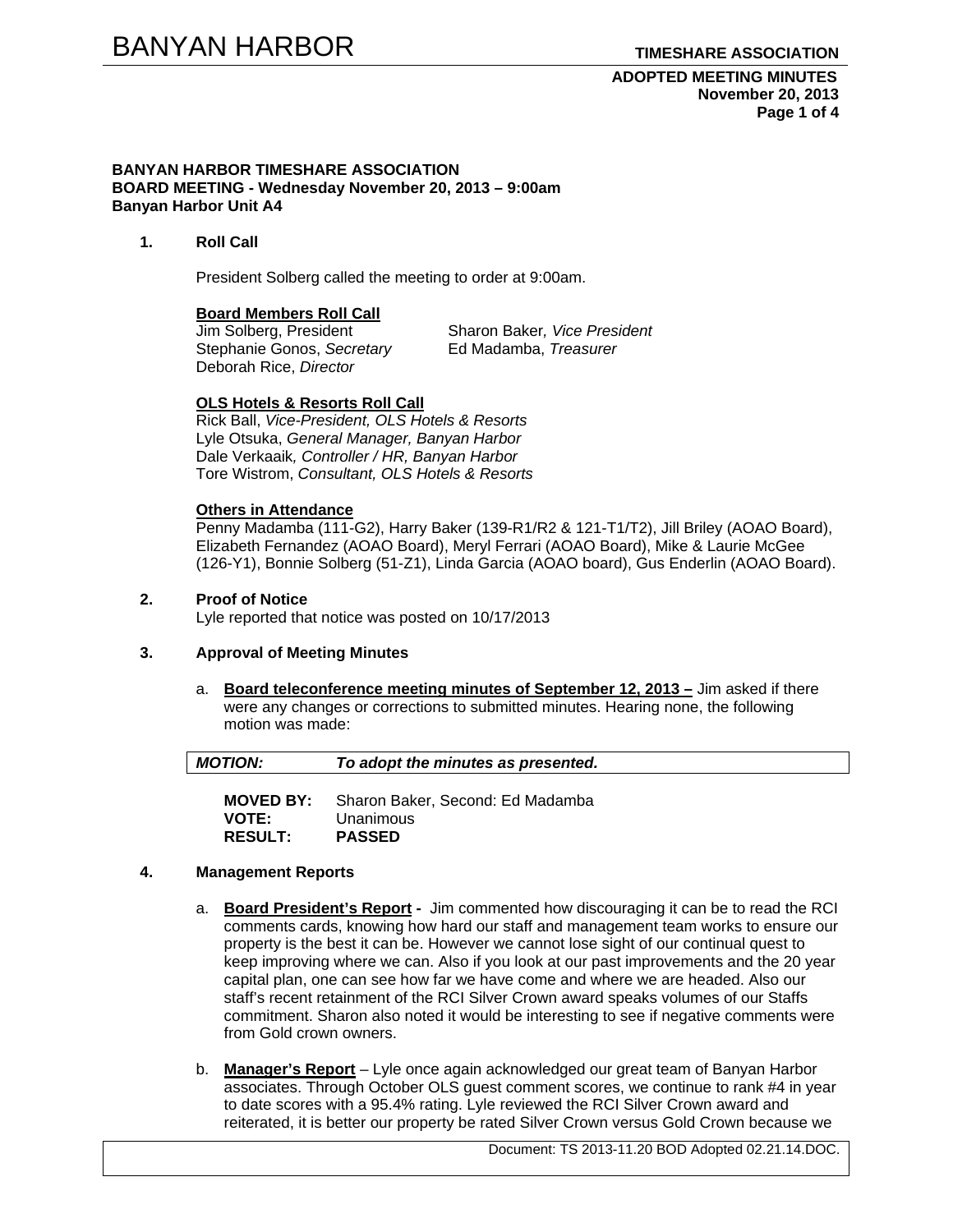### **ADOPTED MEETING MINUTES November 20, 2013 Page 2 of 4**

don't offer the same type of facility as a Gold Crown however, we do provide Gold Crown service. He also updated the Board on the solar project and covered the Wi-Fi challenges and improvement plans. He then deferred to his submitted written report.

# **5. Financial Reports**

- a. **September 2013 Financial –** Rick reviewed the financial results through September 30, 2013. Revenues year-to-date were ahead budget by \$15,049. This is due to the new amenity fee and increased late fees collected. Payroll slightly unfavorable to budget due to increased housekeeping labor for general cleaning needs. Other operating expenses slightly under budget. Utilities slightly over budget by \$1,394. Net earnings are favorable to budget by \$15,463 year to date. Staff continues to do an excellent job in managing controllable expenses. Any surplus at the end of the year will be rolled over to the Timeshare Capital Reserves.
- b. **Reserve Study –** Rick reviewed the reserve study. Total capital expenditures in 2013 forecasted to be \$164,455 and we are currently forecasting to carry over a surplus at year end of \$6881. We continue to monitor capital projects as to not over-extend ourselves, but ensure we maintain the furnishings, fixtures and equipment of the units. The 20 year Reserve Study, which is reviewed by the Board quarterly continues to be a good tool to show funding for anticipated future projects. Timeshare unit walk through will commence the middle of January 2014.
- c. **Collection –** Rick reported and reviewed the recapped summary of outstanding maintenance fees. Year to date we continue to see improvement due to unit 49 deannexation and the rental of Timeshare Association ownership weeks. Also the switch to semi annual billing has not only saved billing costs, but also assisted in the Timeshare Association cash flow. The Timeshare Association currently owns 124 foreclosed weeks. This is net of the unit #49 deannexation. With unit #49 deannexation, we now have 38 units in the timeshare inventory.

# **6. Unfinished Business**

- a. **RCI Comment Cards** Overall our Banyan Harbor comments continue to be favorable for our type property and are as good as or better than other RCI properties. Debbie asked about the suggestion to add more laundry soap. Lyle commented we provide the first laundry soap free and additional laundry soap is available at the front desk for sale. This in turn assists in maintaining timeshare expenses. Sharon again commented how Gold Crown owners have a higher expectation, sometimes unfair to Banyan Harbor as we are not a Gold Crown resort. Tore expressed our concerns on comments of our timeshare unit appearance, as we are quite critical during our annual unit inspections. Management will continue to focus on improvements where financially possible.
- b. **Update Photo Voltaic Installation –** AOAO Board of Directors approved phase 2 which includes all additional buildings with re-roofing and solar panels. We anticipate starting in the 1<sup>st</sup> quarter of the New Year, once phase 1 is completed. Electrical savings with Solar is projected to be 20%. Total completion of Phase 2 is slated for the end of summer 2014 dependant on our Kauai weather.
- c. **Bulk Sale –** Deannexation of D49 completed and unit will be put on the market for sale. Timeshare developer Ben Bregman has pledge \$25,000 to the timeshare association upon the sale of unit #49. Timeshare now has 38 units in its timeshare inventory. Based on the increasing foreclosure numbers, we expect a need to do another deannexation in 2014.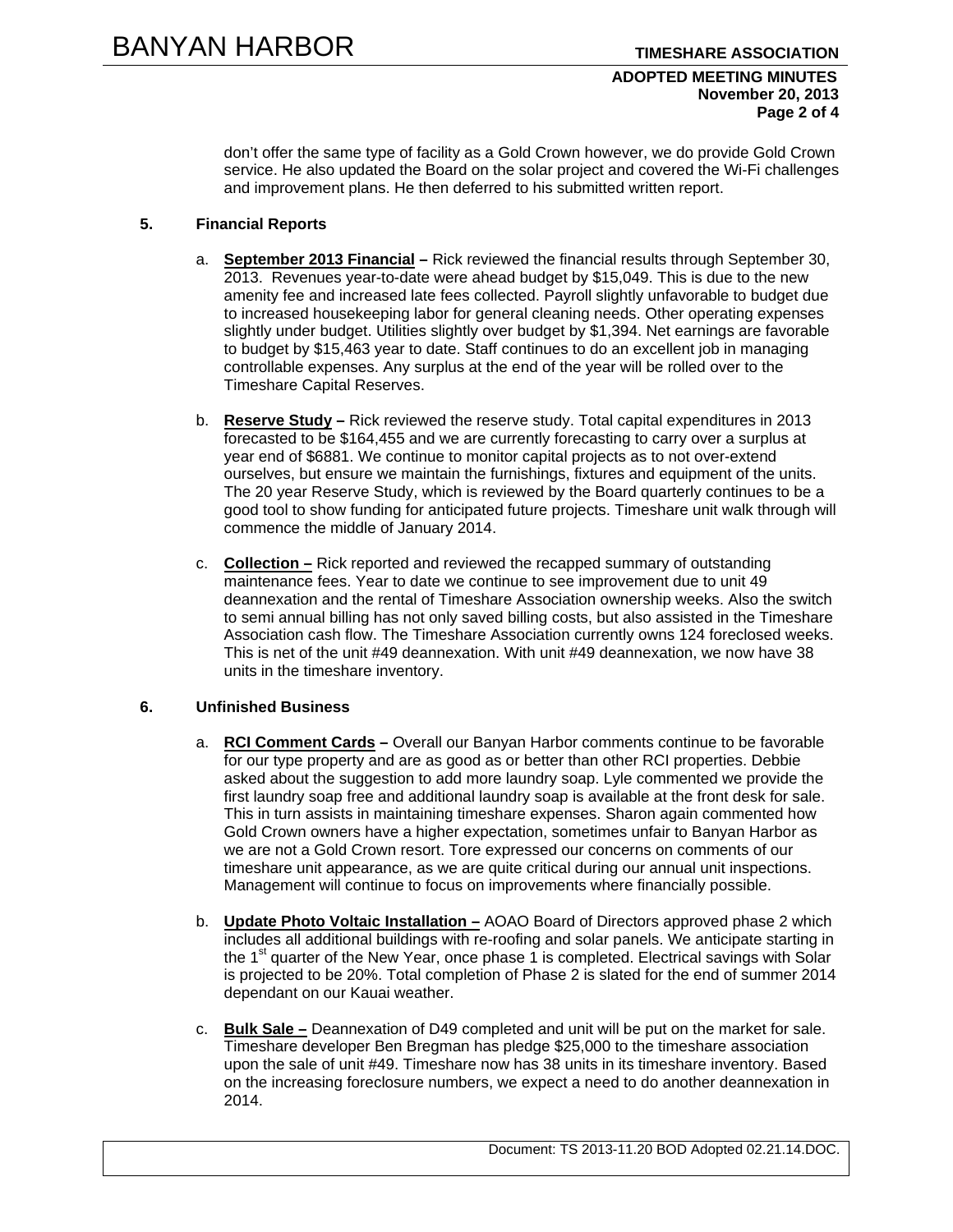#### **ADOPTED MEETING MINUTES November 20, 2013 Page 3 of 4**

- d. **Board Expenses** Jim reiterated with the last Board meeting being a teleconference, there were no meeting expenses to report. Having a teleconference saved the Timeshare Association quite a bit of expense. Although it is difficult to not physically be on property for inspections, the Board did feel a once per year teleconference is definitely something that should be looked at annually.
- e. **Meeting Schedule 2014** Much discussion on evenly spacing meetings. In the past the September meeting was scheduled to not interfere with higher summer occupancy's. However with the introduction of a teleconference meeting, it was felt we needed to better space physical property meetings. Hence the following motion was made:

| <b>MOTION:</b> | To move the September meeting to August 15, 2014, and to make    |
|----------------|------------------------------------------------------------------|
|                | the May 15, 2014 meeting a teleconference meeting and to set the |
|                | Timeshare annual meeting date for 2015 to February 20, 2015      |
|                | (Board meeting) and February 21, 2015 (Annual meeting).          |

| <b>MOVED BY:</b> | Deborah Rice, Second: Stephanie Gonos |
|------------------|---------------------------------------|
| <b>VOTE:</b>     | Unanimous                             |
| <b>RESULT:</b>   | <b>PASSED</b>                         |

f. **Other –** Rick noted the renewed property insurance summary was included in all Board packets. It also included Timeshare Board of Directors coverage. Jim thanked OLS Hotels & Resorts for once again shopping our Timeshare and property insurance. Jim then asked if there was any further old business and hearing none the Chair moved to new business.

# **7. New Business**

a. **Budget 2014-** Rick presented and reviewed the 2014 budget; there is no increase budgeted for 2014. Although difficult, staffs cost reductions and deannexation has assisted in stabilizing costs. It will be difficult to continue this in the future, however 2014 is an exception. After much discussion the following motion was made.

**MOVED BY:** Sharon Baker, Second: Ed Madamba **VOTE:** Unanimous **RESULT: PASSED** 

b. **Other new business** – The question of credit card usage was raised. Lyle reviewed past history when it was decided to discontinue use of credit card payments, as it was unfair to the Timeshare Association owners who paid for processing costs for the few who utilized this payment method. Since then, it is allowable to accept credit card payments if Timeshare owners are willing to pay for the credit card discount fee. Jim asked if there was any further new business, hearing none the Chair entertained the following motion.

*MOTION: To move into Executive Session for personnel matters (10:05 am)* 

**MOVED BY:** Deborah Rice, Second: Sharon Baker **VOTE:** Unanimous<br> **RESULT: PASSED**  $RESULT:$ 

Board reconvened Into Regular Session at 10:20 am, and reported employee staff holiday bonuses were approved.

Document: TS 2013-11.20 BOD Adopted 02.21.14.DOC.